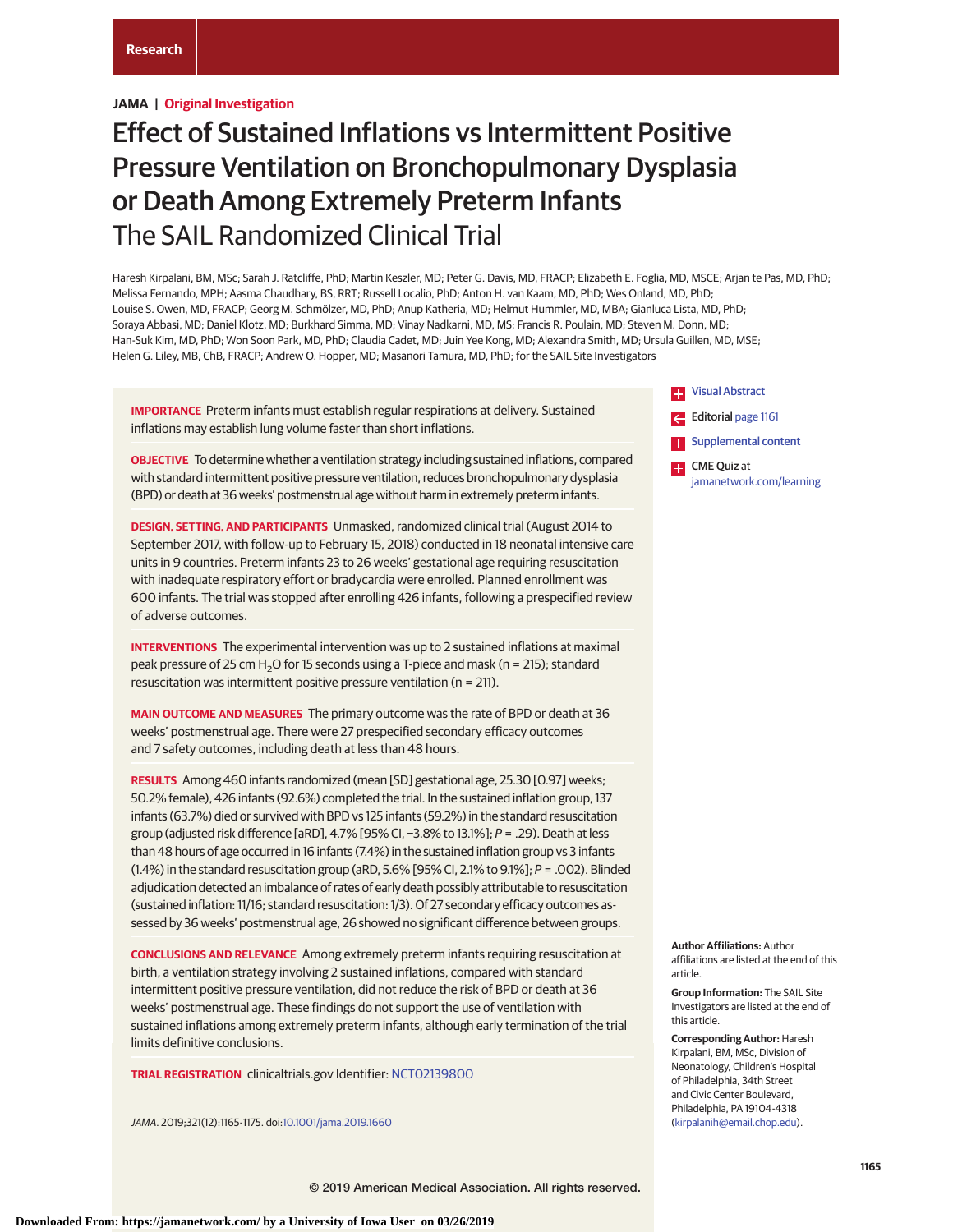Preterm infants with weak respiratory muscles and liquid-<br>filled lungs<sup>1,2</sup> struggle to aerate their lungs. A meta-<br>analysis of randomized trials comparing noninvasive<br>respiratory support in the dolivery room with continuo filled lungs<sup>1,2</sup> struggle to aerate their lungs. A metaanalysis of randomized trials comparing noninvasive respiratory support in the delivery room with continuous positive airway pressure (CPAP) against intubation and ventilation showed CPAP was associated with a reduced risk of bronchopulmonary dysplasia (BPD) or death.<sup>3</sup> A longer inspiratory time during positive pressure ventilation, 5 seconds vs 1 second, facilitated spontaneous respiration in fullterm infants.<sup>4</sup> Establishing adequate lung volume quickly may reduce the risk of BPD. Sustained inflations appeared beneficial in animal models.<sup>5,6</sup>

Randomized trials of sustained inflations (>5 seconds' duration) are limited, especially for preterm infants between 23 to 26 weeks' gestational age. Pooled data of randomized trials totaling 564 infants showed sustained inflations were associated with reduced need for mechanical ventilation.7 Another meta-analysis of 941 infants found no benefit on mortality.<sup>8</sup> In infants younger than 30 weeks' gestation, sustained inflations are used frequently in Europe<sup>9</sup> but uncommonly in the United States. The European Resuscitation Council recommends up to 5 inflation breaths of 2 to 3 seconds if an infant is apneic or gasping.<sup>10</sup> However, the International Liaison Committee on Resuscitation concluded more data are needed.<sup>11</sup>

This study evaluated the hypothesis that sustained inflations, compared with standard intermittent positive pressure ventilation, reduces the risk of BPD or death at 36 weeks' postmenstrual age without increasing harm in extremely preterm infants.

# Methods

#### Study Design

The Sustained Aeration for Infant Lungs (SAIL) Trial was a pragmatic, unblinded, randomized parallel-group trial in 18 neonatal intensive care units in 9 countries (United States, Australia, the Netherlands, Canada, Germany, Italy, Austria, South Korea, and Singapore; August 2014-September 2017). The protocol has been published<sup>12</sup> and is available in [Supple](https://jama.jamanetwork.com/article.aspx?doi=10.1001/jama.2019.1660&utm_campaign=articlePDF%26utm_medium=articlePDFlink%26utm_source=articlePDF%26utm_content=jama.2019.1660)[ment 1.](https://jama.jamanetwork.com/article.aspx?doi=10.1001/jama.2019.1660&utm_campaign=articlePDF%26utm_medium=articlePDFlink%26utm_source=articlePDF%26utm_content=jama.2019.1660) The statistical analysis plan is in [Supplement 2.](https://jama.jamanetwork.com/article.aspx?doi=10.1001/jama.2019.1660&utm_campaign=articlePDF%26utm_medium=articlePDFlink%26utm_source=articlePDF%26utm_content=jama.2019.1660)

Institutional review boards (IRBs) at each center approved the study. Two methods were used to obtain written informed consent by the local study team. At 12 sites, women likely to deliver in the gestational age window were approached for antenatal consent, unless delivery was imminent. Institutional review boards at 6 sites endorsed a deferred consent process (Royal Women's Hospital, Melbourne, Australia; Academic Teaching Hospital, Landeskrankenhaus Feldkirch, Feldkirch, Austria; Royal Alexandra Hospital, Edmonton, Canada; Leiden University Medical Center, Leiden, the Netherlands; Emma Children's Hospital, Amsterdam, the Netherlands; and Seoul National University Medical Center, Seoul, South Korea). Four IRBs allowed this only when antenatal consent was impossible because of insufficient time or maternal condition; 2 sites only obtained deferred consent. Researchers and IRBs at these sites considered the deferred approach appropriate for 2 reasons. First, sustained inflation was

# **Key Points**

**Question** Does a ventilation strategy that involves sustained inflations, compared with standard intermittent positive pressure ventilation, reduce the risk of bronchopulmonary dysplasia or death among extremely preterm infants?

**Findings** In this randomized clinical trial involving 426 infants that was stopped early due to suggestion of harm in the sustained inflation group, there was no significant difference in the rate of bronchopulmonary dysplasia or death at 36 weeks' postmenstrual age for infants treated with sustained inflation vs standard resuscitation (63.7% vs 59.2%).

**Meaning** These findings do not support the use of a ventilation strategy involving sustained inflations among extremely preterm infants, although early termination of the trial limits definitive conclusions.

standard care at some sites. Second, the generalizability of results obtained using antenatal consent is questioned.<sup>13</sup> Regulations in these countries allowed deferred consent, and the Eunice Kennedy Shriver National Institute of Child Health and Human Development and data and safety monitoring committee (DSMC) reviewed consent procedures. Investigators and delegates obtained written consent and addressed any questions from the mother after delivery.

#### **Participants**

Infants between 23 weeks 0 days' and 26 weeks 6 days' gestational age were eligible if they required positive pressure resuscitation because of inadequate respiratory effort or a heart rate less than 100 beats per minute (bpm).<sup>10,11,14,15</sup> Infants deemed nonviable or with major anomalies (including pulmonary hypoplasia with oligohydramnios) were excluded. Selfidentified maternal race/ethnicity was recorded, as required by the National Institutes of Health.

# Randomization

The trial used computer-generated permuted block randomization, with variable block sizes of 2, 4, or 6, stratified by site and gestational age (23 weeks-24 weeks and 6 days; and 25 weeks-26 weeks and 6 days). Sealed opaque envelopes, color coded by gestational age strata, were opened on confirming eligibility. Multiple births were randomized to the same group.

#### Delivery Room Intervention

eFigure 1 in [Supplement 3](https://jama.jamanetwork.com/article.aspx?doi=10.1001/jama.2019.1660&utm_campaign=articlePDF%26utm_medium=articlePDFlink%26utm_source=articlePDF%26utm_content=jama.2019.1660) shows implementation of study interventions. Site education, including online videos, encouraged predelivery huddles to allocate roles of team members. Cord clamping followed local practice. Placement of eligible infants on a resuscitation bed became the reference time point, timed by a study team member or a caregiver. Ensuing routine care followed international guidelines, $14$  including those of the Neonatal Resuscitation Program,<sup>15</sup> advising plastic wrapping, stimulation, and oxygen saturation monitoring. Determination of heart rate was mandated and ascertained using at least 2 of the following methods: pulse oximetry, electrocardiogram, palpation, or auscultation. Airway assessment and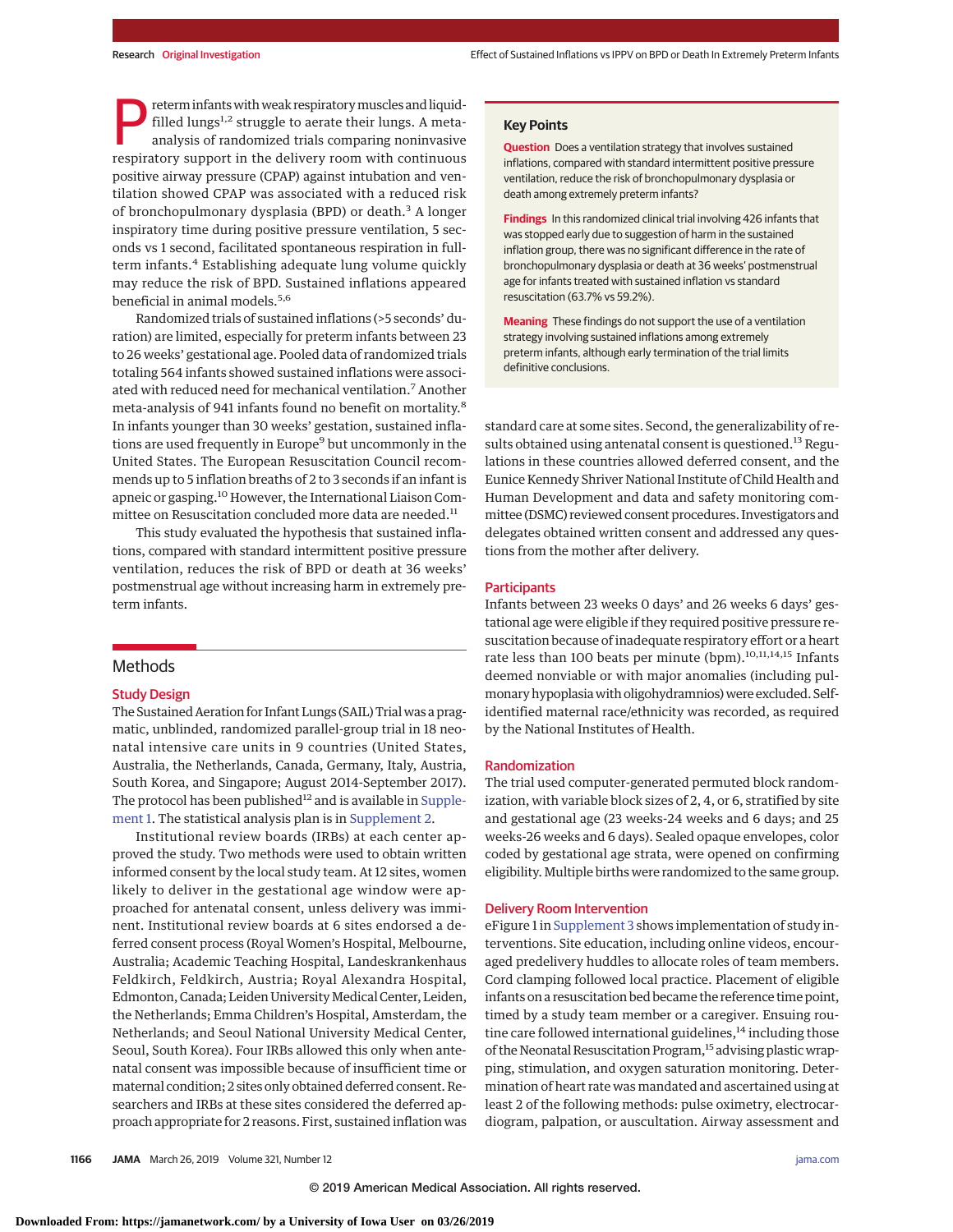clearing was followed by initial CPAP of 5 to 7 cm  $H_2O$  using locally preferred interfaces. Within 30 seconds, if caregivers assessed the infant as meeting criteria for further intervention, the randomization envelope was opened.

In the sustained inflation group, a sustained inflation lasting 15 seconds at a peak pressure of 20 cm  $H_2O$  was given, followed if necessary by a second sustained inflation of 15 seconds at a peak of 25 cm  $H_2O$ ; both were delivered noninvasively by either a face mask or a nasopharyngeal tube (as unit protocol dictated) attached to a T-piece resuscitator. Investigators and external experts determined the parameters for the sustained inflations because optimal duration and pressure of sustained inflations are uncertain.<sup>16</sup> The standard resuscitation group received intermittent positive pressure ventilation with positive end-expiratory pressure.

Otherwise, resuscitation was conducted according to local unit protocol. In both groups, standard ventilation corrective steps were undertaken if the infant did not respond. Following the experimental procedure, care reverted to standard pathways.

#### Respiratory Management After Delivery

Criteria for intubation in the delivery room followed recommendations.10,11,14,15 Extubation was recommended within 24 hours of meeting all the following criteria:  $PCO<sub>2</sub>$  of 55mm Hg or less, pH of 7.25 or greater, fraction of inspired oxygen (FIO<sub>2</sub>) of 0.40 or less with oxygen saturation as measured by pulse oximetry (SpO<sub>2</sub>) of 88% or greater, mean airway pressure of 8 cm  $H_2O$  or less with hemodynamic stability, and receiving caffeine. Intubation criteria included any of FIO<sub>2</sub> of 0.50 or greater to maintain Spo<sub>2</sub> of 88% or greater, pH of 7.22 or less,  $PCO<sub>2</sub>$  of 70 mm Hg or greater, more than 1 apneic event requiring intermittent positive pressure ventilation within 6 hours, 6 or more apneic events requiring stimulation within 6 hours, cardiovascular instability, or need for surgery.

#### Primary Outcome

The primary outcome was a composite of death or survival with BPD by 36 weeks' postmenstrual age. On-site investigators provided best estimates of causes of death. Bronchopulmonary dysplasia was defined as the receipt of any form of positive airway pressure support or supplemental oxygen at 36 weeks.<sup>17</sup> Supplemental oxygen requirement was defined as an  $F10<sub>2</sub>$  of 0.30 or greater, or by an oxygen reduction test<sup>18</sup> if the FIO<sub>2</sub> was 0.22 to 0.29, performed by nonstudy personnel. Infants were classified as having BPD if during stepwise reductions in the inspired  $FIO_2$ , they displayed symptoms (apnea >20 seconds or heart rate <80 bpm for >10 seconds) or an oxygen saturation of less than 88. For infants missing oxygen reduction tests (eg, transferred prior to 36 weeks to a facility outside of the trial sites or oversight), BPD was defined as any supplemental oxygen use at 36 weeks' postmenstrual age.

## Secondary Outcomes

Prespecified secondary outcomes covered efficacy (n = 27) and safety (n = 7), and 5 DSMC-requested adverse events. These are listed in eMethods 1 in [Supplement 3.](https://jama.jamanetwork.com/article.aspx?doi=10.1001/jama.2019.1660&utm_campaign=articlePDF%26utm_medium=articlePDFlink%26utm_source=articlePDF%26utm_content=jama.2019.1660) Efficacy outcomes included the 2 individual components of the primary outcome at 36 weeks' postmenstrual age; respiratory outcomes following delivery; outcomes reflecting intensity of support by 48 hours' age, 7 days, and 10 days; retinopathy of prematurity stage 3 or greater; death in hospital; survival without morbidity; length of stay; use of postnatal steroids; and duration of respiratory support at discharge. Safety outcomes included death within 48 hours; oxygen requirements of 40% or more within 48 hours; rates of pneumothorax, pulmonary interstitial emphysema (air leaks), or pneumopericardium in the first 10 days; grade 3 or 4 intraventricular hemorrhage within the first 10 days; and any other serious adverse events. Exploratory outcomes included surfactant, need for mechanical ventilation over the first 14 days after birth, necrotizing enterocolitis, retinopathy of prematurity of any grade, intraventricular hemorrhage of any grade,<sup>19</sup> pulmonary hemorrhage, and patent ductus arteriosus. Neurodevelopmental and respiratory outcomes at 22 to 26 months' age are still being collected and are not reported here.

# Statistical Analysis

Recent data of 2 randomized trials evaluating CPAP in the delivery room targeted absolute reductions in primary outcomes of 10%.<sup>20,21</sup> However, because CPAP is less technically demanding than sustained aeration, we targeted an absolute reduction of 12.5%. Estimating event rates in the standard resuscitation group at 65%, to detect a 12.5% absolute reduction in the rate of death or BPD between the 2 groups at 80% power and 2-sided α = .038 (with 2 interim analyses), 263 infants per group were required. This was inflated by 1.12 for clustering of multiple births with a final number of 592; recruitment targeted 300 infants per group. Preplanned DSMC adverse event review when 10 infants were enrolled was to be followed by further review at 100, 200, and 400 infants for harm and 200 and 400 infants for efficacy. O'Brien-Fleming boundaries for the primary outcome were specified as α = .0002 at 200 infants, α = .012 at 400 infants, and α = .038 at 600 infants for 2-sided tests.

The primary outcome was analyzed as randomized in all consented and randomized infants, blinded to allocation. Generalized estimating equations (GEEs) compared the 2 groups to control for clustering within multiple births. Analyses were planned to be adjusted for gestational age, site, infant sex, small for gestational age, initial heart rate, maternal corticosteroid use, and consent type used. The marginal probability of death or BPD in each group was computed from the GEE model and compared using adjusted risk differences (aRDs) and relative risks (RRs).<sup>22</sup>

Secondary outcomes, including adverse events, were also analyzed using GEEmodels and aRDs with 95% CIs. Event rates per 100 infant days were calculated based on the number of days an infant was at risk for each outcome. GEE-based Poisson regressions computed incidence rate ratios with 95% CIs and *P* values.

A post hoc sensitivity analysis for the primary outcome was performed excluding infants not receiving an oxygen reduction test. Post hoc subgroup analyses of prognostic factors (infant sex, gestational age, maternal corticosteroid use, consent type used, and continent of site [because the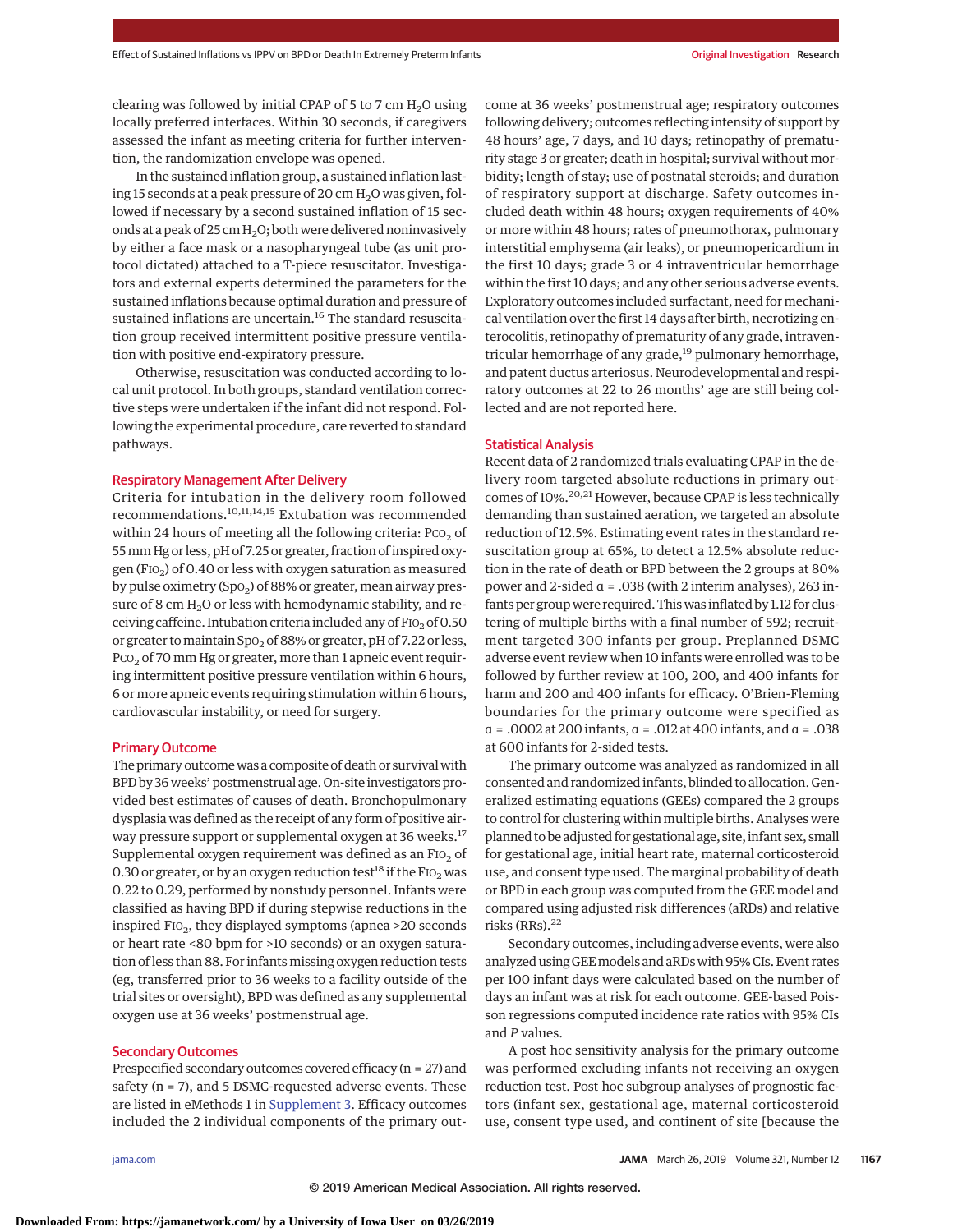intervention was more frequently used in Europe]) used tests for interactions to determine effect modification on observed treatment differences. Post hoc Kaplan-Meier survival curves were generated for the secondary outcome of death and compared between groups using log-rank tests.

After early stopping, the DSMC requested a post hoc Bayesian analysis to assess outcomes as if full recruitment had been completed. We used the predictive probabilities software for this purpose.<sup>23</sup> Interim results from the study as of January 2018, with hypothetical prior estimates of mortality risk in each group (estimated from varying hypothetical sample sizes), estimated the probability distribution of possible outcomes (favor sustained inflation, favor standard resuscitation, or indeterminant) under full recruitment. (For further analytical methods, see eMethods 2 in [Supplement 3.](https://jama.jamanetwork.com/article.aspx?doi=10.1001/jama.2019.1660&utm_campaign=articlePDF%26utm_medium=articlePDFlink%26utm_source=articlePDF%26utm_content=jama.2019.1660))

Analyses, except post hoc Bayesian ones, were conducted using Stata version 15.1 (StataCorp). A 2-sided *P* < .05 defined statistical significance. No adjustments for multiple comparisons were made so secondary outcome results should be interpreted as exploratory.

# Data and Safety Monitoring Committee

Prior to trial commencement, a DSMC was appointed and consisted of 3 neonatologists with expertise in resuscitation and/or ethics, a trial statistician, and a representative of the National Institute of Child Health and Human Development. A priori stopping rules for adverse events and efficacy were established. To detect early harm, events in the first 10 days of life were monitored, including early death defined as occurring in the first 48 hours and related events within the first few days of delivery (pneumothorax, pulmonary interstitial emphysema [air leaks], chest compressions, need for epinephrine, pulmonary hemorrhage, and intraventricular hemorrhage). The DSMC blindly reviewed all early deaths to assess any possible relationship to the allocation group.

The study was temporarily halted in September 2017 after the third DSMC review. In January 2018, after all randomized infants had reached 36 weeks' postmenstrual age, the DSMC reconvened. The trial was closed to recruitment due to harm as detected by a preplanned analysis of early deaths.

# Results

## **Participants**

The determination of the primary outcome in the last infant occurred on November 26, 2017, and the last infant was discharged from a study site on February 15, 2018. A total of 215 infants were randomized to the sustained inflation group and 211 to the standard group. Of 426 enrolled infants, antenatal consent was obtained for 235 and deferred consent for 191 (Figure 1). Of 300 antenatally consented infants assessed for eligibility, 65 were ineligible at delivery, while in the deferred consent process, of 225 eligible infants randomized, 34 infants were excluded following refusal of consent. Proportions of consent types were similar by group. Demographic and clinical characteristics of the mothers and infants were similar in the 2 groups (Table 1). Exposure to any antenatal corticosteroids was high—more than 96% in both groups; however, fewer mothers in both groups received full courses (78.1% in the sustained inflation vs 78.2% in the standard resuscitation group). Median birth weight was similar between groups. Most infants were in the 25- to 26-week gestational age stratum (64.7% in the sustained inflation and 64.5% in the standard resuscitation group), and the overall mean (SD) gestational age was 25.30 (0.97) weeks. In the sustained inflation group (n = 215), 27 infants received 1 sustained inflation and 188 received 2 sustained inflations.

#### Primary Outcomes

All infants had the outcome of death available, and 11 of 348 infants (3.2%) alive at 36 weeks had missing oxygen reduction tests needed for BPD determination. The rate of the primary outcome consisting of death or BPD at 36 weeks' postmenstrual age in the sustained inflation group (63.7%) did not significantly differ from the standard resuscitation group (59.2%) (aRD, 4.7% [95% CI, −3.8% to 13.1%]; *P* = .29) (Table 2).

# Secondary Outcomes

The secondary outcomes of the components of the primary outcome were not statistically significantly different between groups: death at 36 weeks' postmenstrual age (20.9% in the sustained inflation vs 15.6% in the standard resuscitation group; aRD, 5.2% [95% CI, −2.3% to 12.7%]) and BPD (42.8% in the sustained inflation vs 43.6% in the standard resuscitation group; aRD, 0.5% [95% CI, −8.5% to 9.4%]) (Table 2). Of the other prespecified secondary efficacy outcomes (Table 3), only heart rate less than 60 bpm after the first resuscitation maneuver was statistically significantly different between groups (23.4% in the sustained inflation vs 11.4% in the standard resuscitation group; aRD 24.7% [95% CI, 12.0%- 37.5%]; *P* < .001).

The only statistically significant difference in prespecified secondary safety outcomes by infant (Figure 2) was in the rate of early death, 16 (7.4%) in the sustained inflation group (11 of these were in the 23- to 24-week stratum) and 3 (1.4%) in the standard resuscitation group (2 in the 23- to 24-week stratum) (aRD, 5.6% [95% CI, 2.1%-9.1%]; *P* = .002; aRR, 4.7 [95% CI, 1.4-16.2]; *P* = .01). Other prespecified safety outcomes, at varying time epochs (in the delivery room, within the first 48 hours of life, or up to the first 10 days), were not significantly different between groups by infant or by incidence rates by proportion of infants (eFigure 2 in [Supplement 3\)](https://jama.jamanetwork.com/article.aspx?doi=10.1001/jama.2019.1660&utm_campaign=articlePDF%26utm_medium=articlePDFlink%26utm_source=articlePDF%26utm_content=jama.2019.1660).

# Exploratory Outcomes

Exploratory secondary outcomes included surfactant, epinephrine, and chest comparisons in the delivery room, and showed no statistically significant differences between groups (eTable 1 in [Supplement 3\)](https://jama.jamanetwork.com/article.aspx?doi=10.1001/jama.2019.1660&utm_campaign=articlePDF%26utm_medium=articlePDFlink%26utm_source=articlePDF%26utm_content=jama.2019.1660).

## Post Hoc Analyses

In a post hoc sensitivity analysis, exclusion of the 11 infants without an oxygen reduction test did not substantially change the results for the primary outcome (eTable 2 in [Supplement 3\)](https://jama.jamanetwork.com/article.aspx?doi=10.1001/jama.2019.1660&utm_campaign=articlePDF%26utm_medium=articlePDFlink%26utm_source=articlePDF%26utm_content=jama.2019.1660). Rates of the primary outcome by continental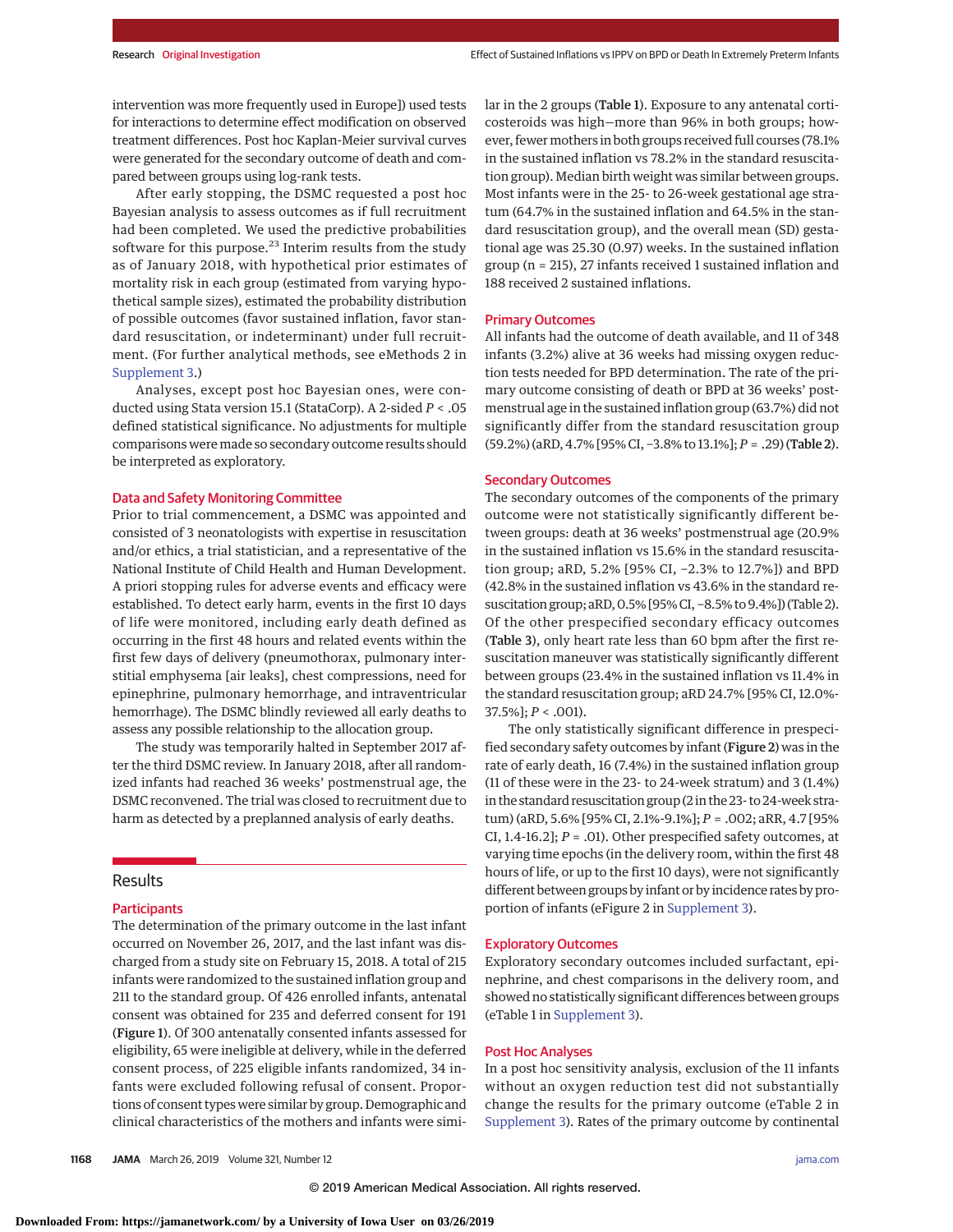Effect of Sustained Inflations vs IPPV on BPD or Death In Extremely Preterm Infants Communisty Communisty Criginal Investigation Research

#### Figure 1. Patient Recruitment, Randomization, and Retention



In the antenatal consent procedure, the informed-consent rate was 48% of women assessed for potential eligibility (626 of 1302 screened). Three hundred infants from 269 mothers for whom consent was given antenatally were assessed for eligibility. Of the infants delivered within the gestational age inclusion dates, but who could not be randomized ( $n = 65$ ), most being infants with adequate respiration (n = 52). In centers undergoing a deferred-consent procedure, of 246 infants assessed for eligibility having met inclusion criteria, 18 had adequate respiration at birth and were not randomized.

site compared by post hoc exact Mantel-Haenszel relative risks to test for homogeneity<sup>25</sup> showed no differences (*P* = .78). Examination of subgroups found no statistically significant interactions in any subgroup analysis (eFigure 3 in [Supplement 3\)](https://jama.jamanetwork.com/article.aspx?doi=10.1001/jama.2019.1660&utm_campaign=articlePDF%26utm_medium=articlePDFlink%26utm_source=articlePDF%26utm_content=jama.2019.1660). Post hoc Kaplan-Meier analysis (eFigure 4 in [Supplement 3\)](https://jama.jamanetwork.com/article.aspx?doi=10.1001/jama.2019.1660&utm_campaign=articlePDF%26utm_medium=articlePDFlink%26utm_source=articlePDF%26utm_content=jama.2019.1660) showed excess mortality in the first week of life (log-rank test: first week: *P* = .001; entire curve: *P* = .11).

After the DSMC blindly reviewed early deaths, 11 of 16 early deaths in the sustained inflation group vs 1 of 3 in the standard resuscitation group were considered possibly related to allocation group. Of the 19 early deaths, 13 were in the lower gestational age stratum, with the predominant cause being assigned as cardiorespiratory failure (respiratory failure, 5; as-

phyxia or failed transition, 4; pulmonary hypertension, 2; hemorrhagic shock, 1; and pneumothorax, 1). Only 8 of 19 (42.1%) of those who had an early death survived long enough for a head ultrasound. Of these 3 (37.5%) had an intraventricular hemorrhage, 1 of whom also had a catastrophic gastrointestinal perforation. There were 3 cases of sepsis. eTable 3 in [Supplement 3](https://jama.jamanetwork.com/article.aspx?doi=10.1001/jama.2019.1660&utm_campaign=articlePDF%26utm_medium=articlePDFlink%26utm_source=articlePDF%26utm_content=jama.2019.1660) compares early with late deaths, but does not reveal differences in selected risk factors.

To assess whether a significant mortality effect at 36 weeks was possible at full recruitment, a post hoc Bayesian analysis was performed at the request of the DSMC. For each scenario, hypothetical prior estimates of mortality risk in each group were set at 0.15 or 0.20, corresponding to noninformative priors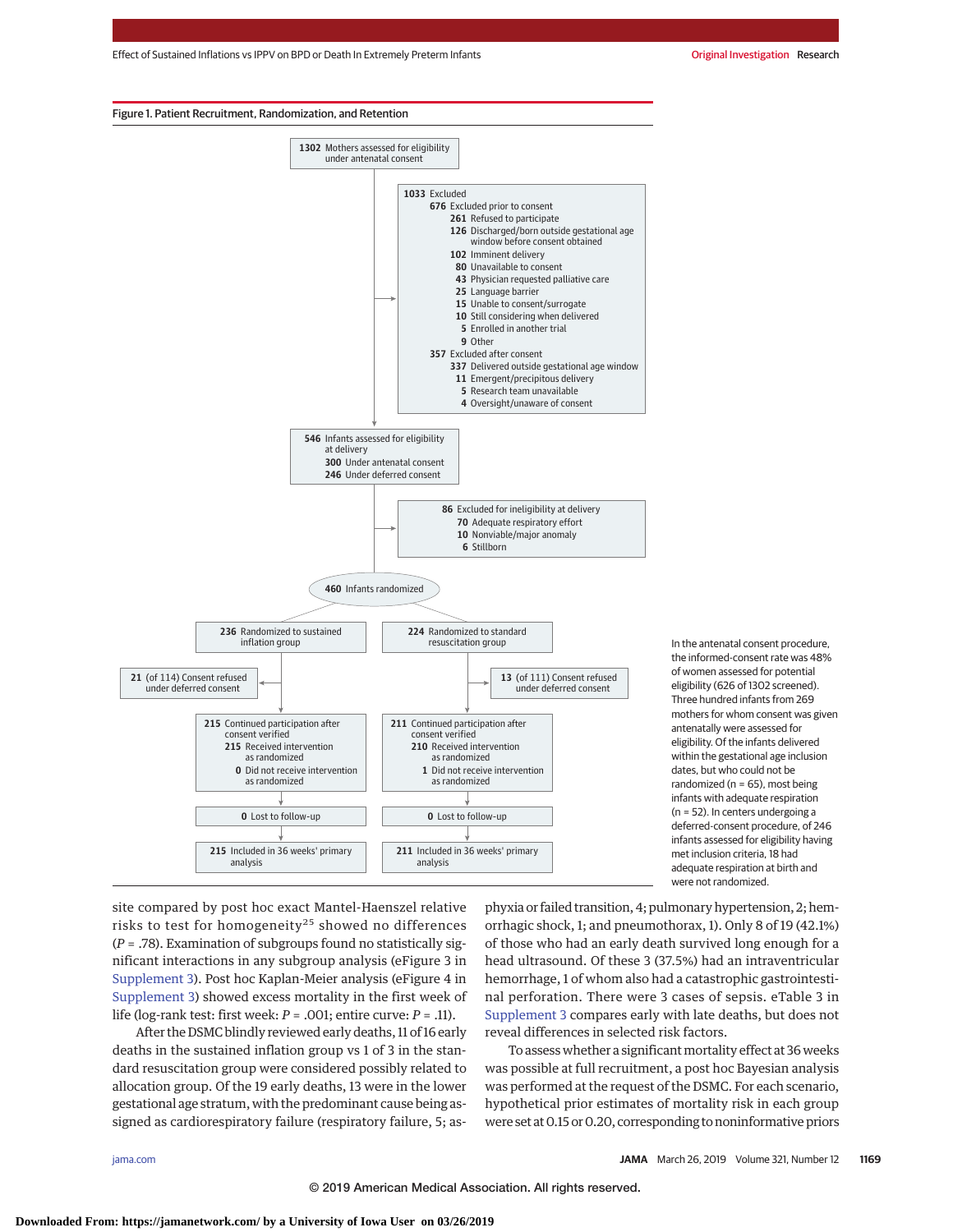| Table 1. Maternal and Infant Characteristics by Randomized Group |                                   |                      |  |  |  |
|------------------------------------------------------------------|-----------------------------------|----------------------|--|--|--|
|                                                                  | Resuscitation, No. (%)            |                      |  |  |  |
|                                                                  | Sustained Inflation ( $n = 215$ ) | Standard $(n = 211)$ |  |  |  |
| Consent type                                                     |                                   |                      |  |  |  |
| Antenatal                                                        | 122 (56.7)                        | 113 (53.6)           |  |  |  |
| Deferred                                                         | 93 (43.3)                         | 98 (46.4)            |  |  |  |
| Maternal age, median (IQR), y                                    | 31.1 (26.5-35.4)                  | 30.5 (26.0-34.9)     |  |  |  |
| Maternal race/ethnicity                                          |                                   |                      |  |  |  |
| White                                                            | 148 (68.8)                        | 110 (52.1)           |  |  |  |
| <b>Black</b>                                                     | 29(13.5)                          | 50 (23.7)            |  |  |  |
| Asian                                                            | 18 (8.4)                          | 23 (10.9)            |  |  |  |
| Other <sup>a</sup>                                               | 20(9.3)                           | 28 (13.3)            |  |  |  |
| Receipt of antenatal corticosteroids                             |                                   |                      |  |  |  |
| Any                                                              | 208 (96.7)                        | 205 (97.2)           |  |  |  |
| Full course                                                      | 168 (78.1)                        | 165 (78.2)           |  |  |  |
| Placental abruption                                              | 33(15.3)                          | 28 (13.3)            |  |  |  |
| Chorioamnionitis (defined clinically)                            | 81 (37.7)                         | 68 (32.2)            |  |  |  |
| Mode of delivery                                                 |                                   |                      |  |  |  |
| Vaginal vertex                                                   | 68 (31.7)                         | 62 (29.4)            |  |  |  |
| Vaginal breech                                                   | 13(6.0)                           | 15(7.1)              |  |  |  |
| Cesarean delivery                                                | 134(62.3)                         | 134 (63.5)           |  |  |  |
| Infant hemoglobin, median (IQR), g/dL <sup>b</sup>               | $13.7(12.2 - 15.0)$               | 13.9 (12.4-15.4)     |  |  |  |
| Infant sex                                                       |                                   |                      |  |  |  |
| Male                                                             | 119 (55.3)                        | 103 (48.8)           |  |  |  |
| Female                                                           | 96 (44.7)                         | 108 (51.2)           |  |  |  |
| Gestational age                                                  |                                   |                      |  |  |  |
| 23-to 24-wk stratum                                              | 76 (35.3)                         | 75 (35.5)            |  |  |  |
| 25-to 26-wk stratum                                              | 139 (64.7)                        | 136 (64.5)           |  |  |  |
| Birth weight, median (IQR), g                                    | 725 (620-855)                     | 731 (630-845)        |  |  |  |
| Proportion <10th centile birth weight <sup>c</sup>               | 28(13.0)                          | 25(11.8)             |  |  |  |
| Time of cord clamping, s <sup>d</sup>                            |                                   |                      |  |  |  |
| Immediate: 0-15                                                  | 138 (64.2)                        | 138 (65.4)           |  |  |  |
| Intermediate: >15-30                                             | 42 (19.5)                         | 30 (14.2)            |  |  |  |
| Delayed: >30                                                     | 35 (16.3)                         | 43 (20.4)            |  |  |  |
| Multiple birth status                                            |                                   |                      |  |  |  |
| Single                                                           | 158 (73.5)                        | 153 (72.5)           |  |  |  |
| Twin                                                             | 54 (25.1)                         | 54 (25.6)            |  |  |  |
| Triplet                                                          | 3(1.4)                            | 4(1.9)               |  |  |  |
| Site <sup>e</sup>                                                |                                   |                      |  |  |  |
| $\mathbf{1}$                                                     | 35(16.3)                          | 32(15.2)             |  |  |  |
| $\overline{2}$                                                   | 30(14.0)                          | 35(16.6)             |  |  |  |
| 3                                                                | 24(11.2)                          | 24(11.4)             |  |  |  |
| 4                                                                | 20(9.3)                           | 23(10.9)             |  |  |  |
| 5                                                                | 21(9.8)                           | 18(8.5)              |  |  |  |
| 6                                                                | 16(7.4)                           | 17(8.1)              |  |  |  |
| $\overline{7}$                                                   | 15(7.0)                           | 13(6.2)              |  |  |  |
| 8                                                                | 13(6.0)                           | 11(5.2)              |  |  |  |
| 9                                                                | 11(5.1)                           | 10(4.7)              |  |  |  |
| 10                                                               | 7(3.3)                            | 7(3.3)               |  |  |  |
| 11                                                               | 6(2.8)                            | 7(3.3)               |  |  |  |
| $12 - 18$                                                        | 17(7.9)                           | 14(6.6)              |  |  |  |

Abbreviation: IQR, interquartile range.

<sup>a</sup> Other race/ethnicity consisted of mixed (n = 7), North American Indian (n = 6), Hawaiian/Pacific Islander (n = 3), or not specified/unknown (n = 32).

**b** Infant hemoglobin levels were measured via blood gas in the delivery room.

 $\mathop{\text{c}}$  Centile weights were adjusted for gestational age and sex, as per Kramer et al.<sup>24</sup>

d Timing of all study interventions was relative to the time the infant was placed on the resuscitation bed. The timing of umbilical cord clamping after birth was performed per local clinical practice and recorded by the clinical team.

<sup>e</sup> Site ordered by recruitment numbers. Sites 12-18 contributed less than 3% of patients in each group. Sites 19-22 did not recruit any eligible infants.

(equal mortality in the 2 groups) and informative prior probabilities (different event rates per group). Hypothetical prior sample sizes per group ranged from 10 to 200. All scenarios tested showed the most likely outcome was indeterminate<sup>26</sup> (favoring neither group), with probabilities ranging from 64% to 99.9% (eTable 4 in [Supplement 3\)](https://jama.jamanetwork.com/article.aspx?doi=10.1001/jama.2019.1660&utm_campaign=articlePDF%26utm_medium=articlePDFlink%26utm_source=articlePDF%26utm_content=jama.2019.1660).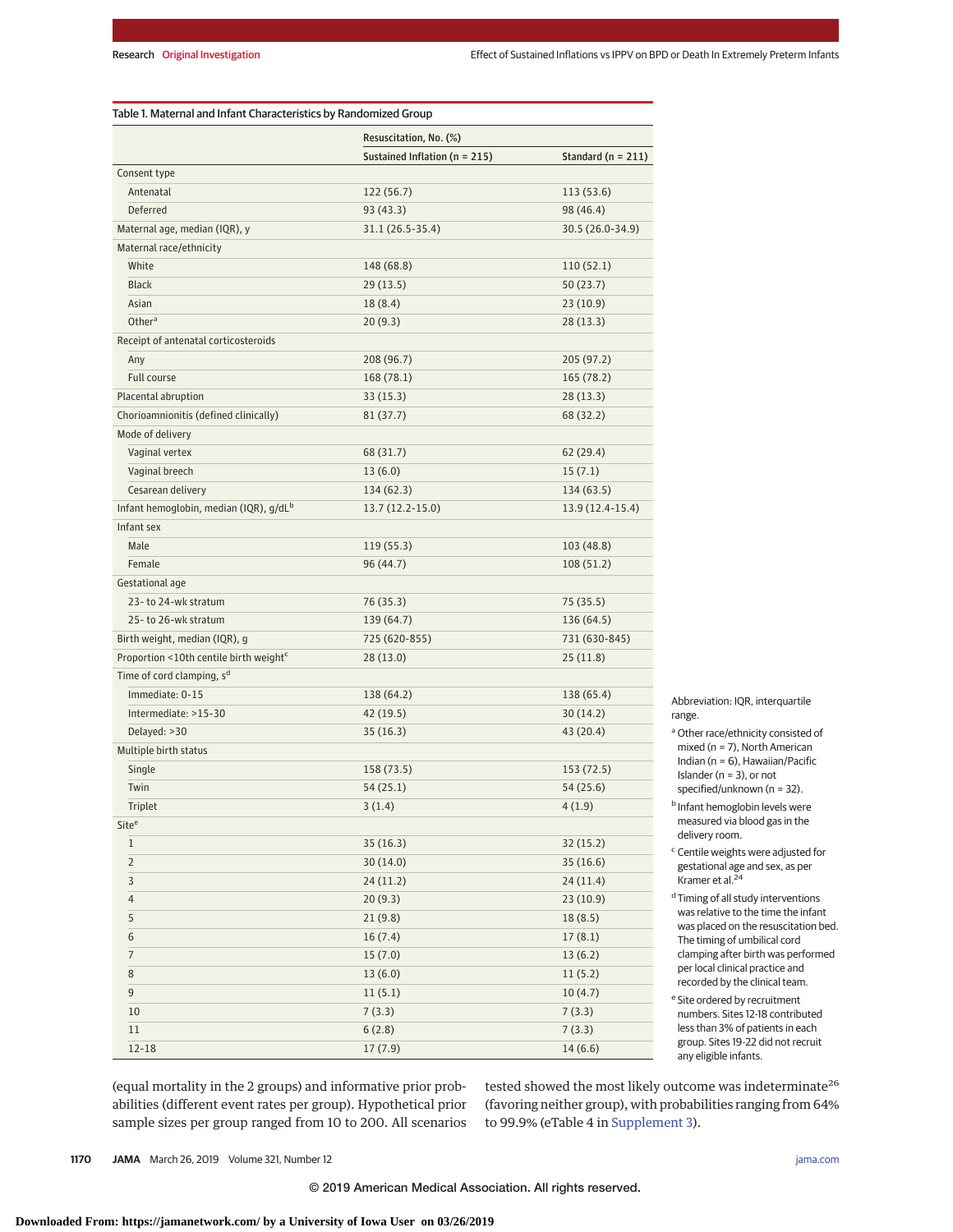# Table 2. Primary Composite Outcome and Component Secondary Outcomes at 36 Weeks' Postmenstrual Age

|                                     | Resuscitation, No. (%)            |                      | Adjusted Risk Difference, | <b>Adiusted Relative Risk</b> |                      |
|-------------------------------------|-----------------------------------|----------------------|---------------------------|-------------------------------|----------------------|
| <b>Outcome</b>                      | Sustained Inflation ( $n = 215$ ) | Standard $(n = 211)$ | % (95% CI) <sup>a</sup>   | $(95%$ CI)                    | P Value <sup>b</sup> |
| Death or bronchopulmonary dysplasia | 137(63.7)                         | 125(59.2)            | $4.7$ (-3.8 to 13.1)      | 1.1(0.9 to 1.2)               | .29                  |
| Death                               | 45(20.9)                          | 33(15.6)             | $5.2$ (-2.3 to 12.7)      | 1.3(0.9 to 1.9)               | .17                  |
| Bronchopulmonary dysplasia          | 92(42.8)                          | 92(43.6)             | $0.5$ (-8.5 to 9.4)       | $1.0(0.8 \text{ to } 1.2)$    | .92                  |

<sup>a</sup> Risk difference of sustained inflation − standard resuscitation calculated using marginal probabilities from adjusted generalized estimating equation models. Covariates adjusted for in all models were gestational age, site, infant sex, maternal corticosteroid use, initial heart rate, small for gestational age, and

consent type used. Also adjusted for the correlation between infants from multiple births.

**b** P value from comparison of adjusted risk difference.

# Table 3. Adjusted Comparisons of Prespecified Secondary Efficacy Outcomes by Group

|                                                                                                    | Resuscitation, No. (%)                    |                        |                                                      | P Value <sup>b</sup> |  |
|----------------------------------------------------------------------------------------------------|-------------------------------------------|------------------------|------------------------------------------------------|----------------------|--|
| <b>Outcome</b>                                                                                     | <b>Sustained Inflation</b><br>$(n = 215)$ | Standard ( $n = 211$ ) | Adjusted Risk Difference,<br>% (95% CI) <sup>a</sup> |                      |  |
| <b>Delivery Room</b>                                                                               |                                           |                        |                                                      |                      |  |
| Heart rate after first resuscitation maneuver, bpm                                                 |                                           |                        |                                                      |                      |  |
| <60                                                                                                | 50(23.4)                                  | 24(11.4)               | 24.7 (12.0 to 37.5)                                  |                      |  |
| 60-100                                                                                             | 110(51.4)                                 | 99 (47.1)              | 12.6 (2.7 to 22.6)                                   | < .001               |  |
| >100                                                                                               | 54(25.2)                                  | 87(41.4)               | [Reference]                                          |                      |  |
| Intubation in delivery room                                                                        | 111(51.6)                                 | 119 (56.4)             | $-4.3$ ( $-12.0$ to 3.5)                             | .28                  |  |
| Reason for intubation in delivery room                                                             |                                           |                        |                                                      |                      |  |
| Respiratory distress                                                                               | 43 (38.7)                                 | 45 (37.8)              |                                                      |                      |  |
| Resuscitation                                                                                      | 52(46.8)                                  | 51 (42.9)              |                                                      |                      |  |
| Persistent apnea after stabilization                                                               | 7(6.3)                                    | 17(14.3)               |                                                      |                      |  |
| Surfactant administration                                                                          | 7(6.3)                                    | 4(3.4)                 |                                                      |                      |  |
| Other                                                                                              | 2(1.8)                                    | 2(1.7)                 |                                                      |                      |  |
| Final respiratory support <sup>c</sup>                                                             |                                           |                        |                                                      |                      |  |
| CPAP                                                                                               | 88 (41.7)                                 | 88 (41.9)              | $-1.7$ ( $-9.8$ to 6.4)                              |                      |  |
| PPV                                                                                                | 116 (55.0)                                | 114 (54.3)             | [Reference]                                          | .68                  |  |
| Other                                                                                              | 7(3.3)                                    | 8(3.8)                 | <b>NA</b>                                            |                      |  |
| Final pressure-volume characteristics, mean (SD) <sup>c</sup>                                      |                                           |                        |                                                      |                      |  |
| CPAP, cm $H_2O$                                                                                    | 6.4(1.0)                                  | 6.4(1.0)               |                                                      |                      |  |
| <b>PPV PIP</b>                                                                                     | 20.1(5.5)                                 | 19.2(4.9)              |                                                      |                      |  |
| <b>PPV PEEP</b>                                                                                    | 5.7(0.8)                                  | 5.4(0.7)               |                                                      |                      |  |
| PPV frequency                                                                                      | 48.7 (11.5)                               | 47.2 (11.0)            |                                                      |                      |  |
| Final Fio <sub>2</sub> $\geq$ 0.4c,d                                                               | 69 (32.7)                                 | 62(29.5)               | $0.8$ (-8.4 to 10.0)                                 | .87                  |  |
| First 48 h of Life                                                                                 |                                           |                        |                                                      |                      |  |
| Inotrope administered on DOL 1                                                                     | 36(16.7)                                  | 24(11.4)               | $5.3$ ( $-1.3$ to $11.9$ )                           | .12                  |  |
| Pneumothorax <sup>e</sup>                                                                          | 10(4.7)                                   | 11(5.2)                | $-1.5$ ( $-7.6$ to 4.6)                              | .63                  |  |
| Need for new chest drains                                                                          | 6(2.8)                                    | 7(3.3)                 | $-1.8$ (-6.7 to 3.2) <sup>f</sup>                    | .49                  |  |
| Oxygen requirement of F10 <sub>2</sub> $\geq$ 0.4 for $\geq$ 2 h, No./total No. (%) <sup>d,g</sup> | 64/196 (32.7)                             | 67/192 (34.9)          | $-2.3$ ( $-11.5$ to 7.0)                             | .63                  |  |
| Highest FIO <sub>2</sub> level recorded after delivery <sup>d</sup>                                |                                           |                        |                                                      |                      |  |
| No.                                                                                                | 198                                       | 193                    |                                                      |                      |  |
| Median (range), fraction                                                                           | 0.42 (0.21 to 1.00)                       | $0.45$ (0.21 to 1.00)  |                                                      |                      |  |
| Intubation in delivery room or during first 48 h of life                                           | 153 (71.2)                                | 154 (73.0)             | $-2.1$ ( $-10.4$ to 6.1)                             | .61                  |  |
| First 7 d of Life                                                                                  |                                           |                        |                                                      |                      |  |
| Death or ventilation on DOL 7, No./total No. (%) <sup>9</sup>                                      | 108/198 (54.5)                            | 105(53.3)              | $0.5$ (-8.0 to 9.1)                                  | .90                  |  |
| First 10 d of Life                                                                                 |                                           |                        |                                                      |                      |  |
| Need for new chest drains                                                                          | 7(3.3)                                    | 14(6.6)                | $-4.8$ ( $-10.9$ to 1.4) <sup>f</sup>                | .13                  |  |
| Time with any chest drains, mean (SD), dh                                                          | 4.7(2.9)                                  | 4.7(2.8)               |                                                      |                      |  |
| Highest FIO <sub>2</sub> level recorded from 48 h to 10 d of life <sup>d, g</sup>                  |                                           |                        |                                                      |                      |  |
| No.                                                                                                | 179                                       | 183                    |                                                      |                      |  |
| Median (range), fraction                                                                           | 0.49 (0.22 to 1.00)                       | 0.45 (0.23 to 1.00)    |                                                      |                      |  |
| Air leak <sup>i</sup>                                                                              | 16(7.4)                                   | 22(10.4)               | $-4.2$ ( $-11.2$ to 2.7)                             | .23                  |  |

(continued)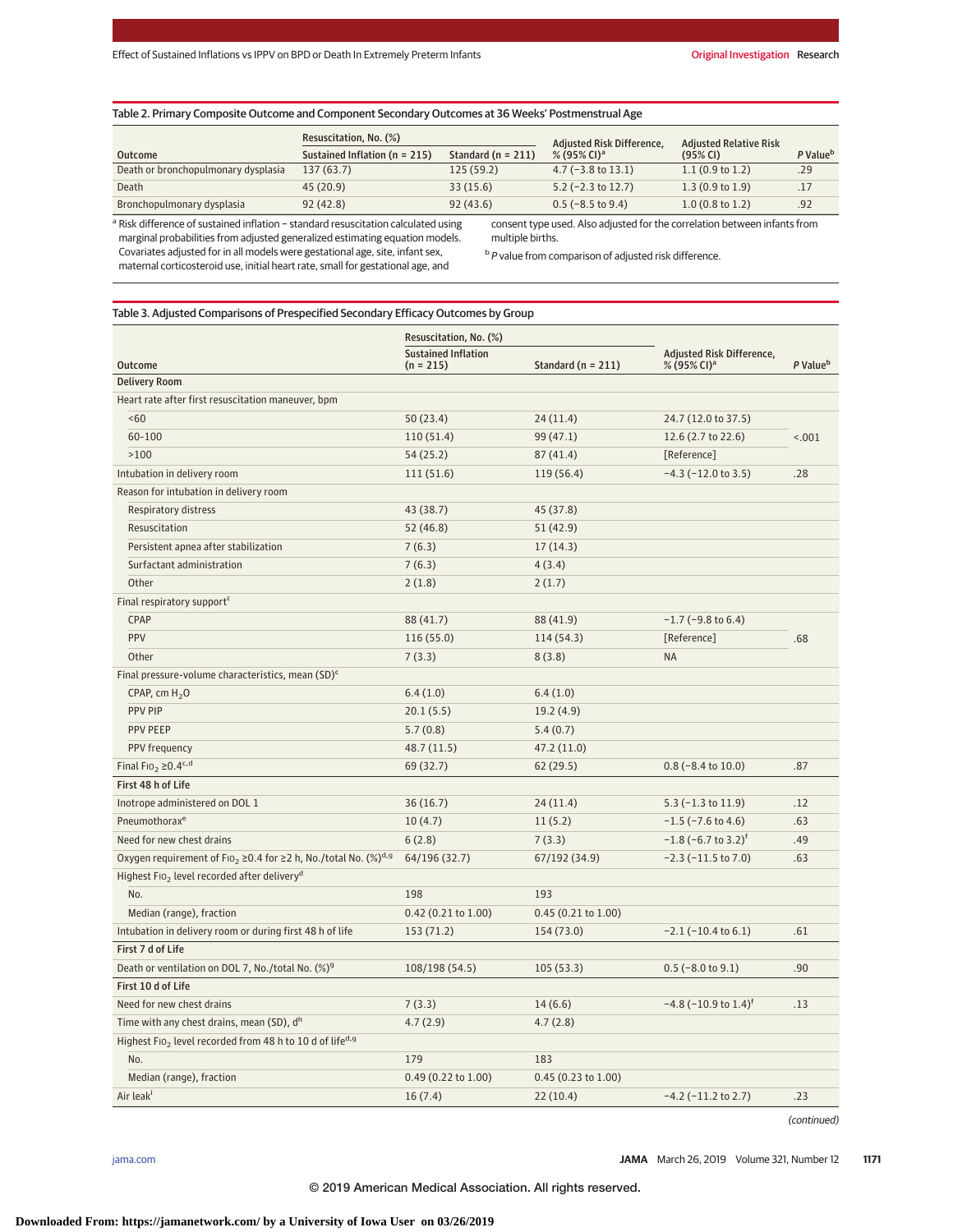## Table 3. Adjusted Comparisons of Prespecified Secondary Efficacy Outcomes by Group (continued)

|                                                                                                                                                  | Resuscitation, No. (%)                    |                        |                                                      |                      |  |
|--------------------------------------------------------------------------------------------------------------------------------------------------|-------------------------------------------|------------------------|------------------------------------------------------|----------------------|--|
| Outcome                                                                                                                                          | <b>Sustained Inflation</b><br>$(n = 215)$ | Standard ( $n = 211$ ) | Adjusted Risk Difference,<br>% (95% CI) <sup>a</sup> | P Value <sup>b</sup> |  |
| <b>Hospital Discharge</b>                                                                                                                        |                                           |                        |                                                      |                      |  |
| Retinopathy of prematurity (grades 3 and 4), No./total No. (%)                                                                                   | 39/196 (19.9)                             | 41/182(22.5)           | $-3.6$ ( $-11.9$ to 4.7)                             | .40                  |  |
| Death in hospital <sup>9</sup>                                                                                                                   | 48(22.3)                                  | 35(16.6)               | $5.4$ (-2.4 to 13.1)                                 | .17                  |  |
| Survival to discharge home without BPD, retinopathy<br>of prematurity (grades 3 and 4), or significant brain<br>abnormalities on head ultrasound | 71(33.0)                                  | 73 (34.6)              | $-3.6$ ( $-11.7$ to 4.4)                             | .37                  |  |
| Length of hospital stay in infants discharged home, wk <sup>j</sup>                                                                              |                                           |                        |                                                      |                      |  |
| No.                                                                                                                                              | 90                                        | 101                    |                                                      |                      |  |
| Median (range)                                                                                                                                   | 15 (7.6 to 31)                            | 15.3 (9.4 to 29)       |                                                      |                      |  |
| Use of postnatal steroids for treatment of BPD,<br>No./total No. $(\%)^g$                                                                        | 75/196 (38.3)                             | 72/185 (38.9)          | $-0.2$ ( $-9.3$ to 8.9)                              | .96                  |  |
| Only inhaled corticosteroids administered,<br>No./total No. $(%)g$                                                                               | 4/75(5.4)                                 | 3/72(4.2)              |                                                      |                      |  |

Abbreviations: BPD, bronchopulmonary dysplasia; bpm, beats per minute; CPAP, continuous positive airway pressure; DOL, days of life;  $FIO<sub>2</sub>$ , fraction of inspired oxygen; NA, not applicable; PEEP, positive end-expiratory pressure; PIP, peak inspiratory pressure; PPV, positive pressure ventilation.

<sup>a</sup> Risk difference of sustained inflation − standard resuscitation calculated using marginal probabilities from adjusted generalized estimating equation models. Covariates adjusted for were gestational age, site, infant sex, maternal corticosteroid use, initial heart rate, small for gestational age (except where indicated with tablenote "f"), and consent type used. Also adjusted for the correlation between infants from multiple births.

 $b$  P value calculated from adjusted generalized estimating equation models and are not adjusted for multiple outcomes.

<sup>c</sup> Only includes infants who survived resuscitation (sustained inflation group: n = 211; standard group: n = 210). "Final" refers to the last measurement taken in the delivery room.

 $^{\text{d}}$  Secondary outcome of area under hourly FIO<sub>2</sub> curve not assessed because sites found this too costly and complex to record. To substitute for this, the simpler FIO<sub>2</sub> was substituted because this was possible to collect and conveys similar information.

<sup>e</sup> Was also a prespecified safety outcome at 10 days of life. See Figure 2 and eFigure 2 in [Supplement 3](https://jama.jamanetwork.com/article.aspx?doi=10.1001/jama.2019.1660&utm_campaign=articlePDF%26utm_medium=articlePDFlink%26utm_source=articlePDF%26utm_content=jama.2019.1660) for more information.

<sup>f</sup> Not small for gestational age.

 $8$  Outcome with missing data due to transfer or death prior to assessment. Both the number of infants with the outcome and the number assessed are shown.

<sup>h</sup> Only reported for the 21 infants with chest drains within the first 10 days of life.

<sup>i</sup> Air leak was defined as radiographic evidence of pneumothorax, pulmonary interstitial emphysema, or pneumopericardium. The individual components were also prespecified safety outcomes at 10 days of life. See eFigure 2 in [Supplement 3](https://jama.jamanetwork.com/article.aspx?doi=10.1001/jama.2019.1660&utm_campaign=articlePDF%26utm_medium=articlePDFlink%26utm_source=articlePDF%26utm_content=jama.2019.1660) for more information.

 $j$  Excludes infants who died (n = 83), were transferred to another hospital with no known discharge date from that facility (n = 109), or were still hospitalized at 44 weeks' postmenstrual age (n = 43).

# **Discussion**

In extremely preterm infants requiring resuscitation at birth, sustained inflations, compared with standard care with intermittent positive pressure ventilation, did not reduce the rate of death or BPD at 36 weeks' postmenstrual age. An unexpected excess mortality rate with sustained inflation in the first 48 hours of life led to early trial closure, althoughmortality at 36 weeks' postmenstrual age was not different and Bayesian analysis suggested a beneficial effect was unlikely even with full recruitment. Sustained inflation is currently standard practice in parts of Europe<sup>9</sup> based on studies in animals, asphyxiated term infants,<sup>4</sup> and smaller human randomized clinical trials in both preterm and near-term infants.<sup>7,8,27-35</sup> Previous studies showed a reduction in mechanical ventilation within the first 72 hours of life $27,28$  in infants receiving sustained inflation. Two meta-analyses<sup>7,8</sup> found a short-term benefit of sustained inflation, but a Cochrane review<sup>8</sup> suggested caution in interpretation of pooled analyses, noting marked interstudy heterogeneity.

Prior smaller studies included more mature infants, <sup>27,31-35</sup> involved shorter inspiratory durations,<sup>29</sup> reported surrogate outcomes, $29,35$  had important co-interventions, $27$  or were stopped early for futility.<sup>30</sup> This trial used sustained inflations with peak pressures that were similar to prior studies<sup>27,28,30</sup> and durations similar to some.<sup>27,30</sup>

This study used a rescue approach in which eligible infants had demonstrated failure of transition, with gasping or apnea and/or bradycardia below 100 bpm, thus selecting the highest-risk infants. The study by Lista et al<sup>28</sup> enrolled infants between 25 weeks' and 28 weeks 6 days' gestational age, including a subgroup (25 to 26 weeks' gestation) similar to one stratum in the present study. They used 2 sustained inflations (25 cm  $H_2O$  for 15 seconds), followed by CPAP of 5 cm H2O, in 148 infants, finding an adjusted RR for death of 1.39 (95% CI, 0.66-2.93). In contrast to Lista et al, $^{28}$  a higher incidence of air leaks was not seen in this study. Moreover, no evidence of short-term benefits in delivery room outcomes or in the proportion of infants unintubated at day 3 was observed. Differences between the results may reflect differences in the sustained inflation approaches. Lista et al<sup>28</sup> used a prophylactic approach in all extremely preterm infants. The present study may have preferentially selected infants with apnea, who are more likely to have a closed glottis and be unresponsive to the intervention.<sup>36</sup> Prior studies included infants likely to be breathing spontaneously.27,28,33-35

The early deaths were predominantly in the smallest, most vulnerable infants. Supporting transition at birth in the most immature infants may require gentler support than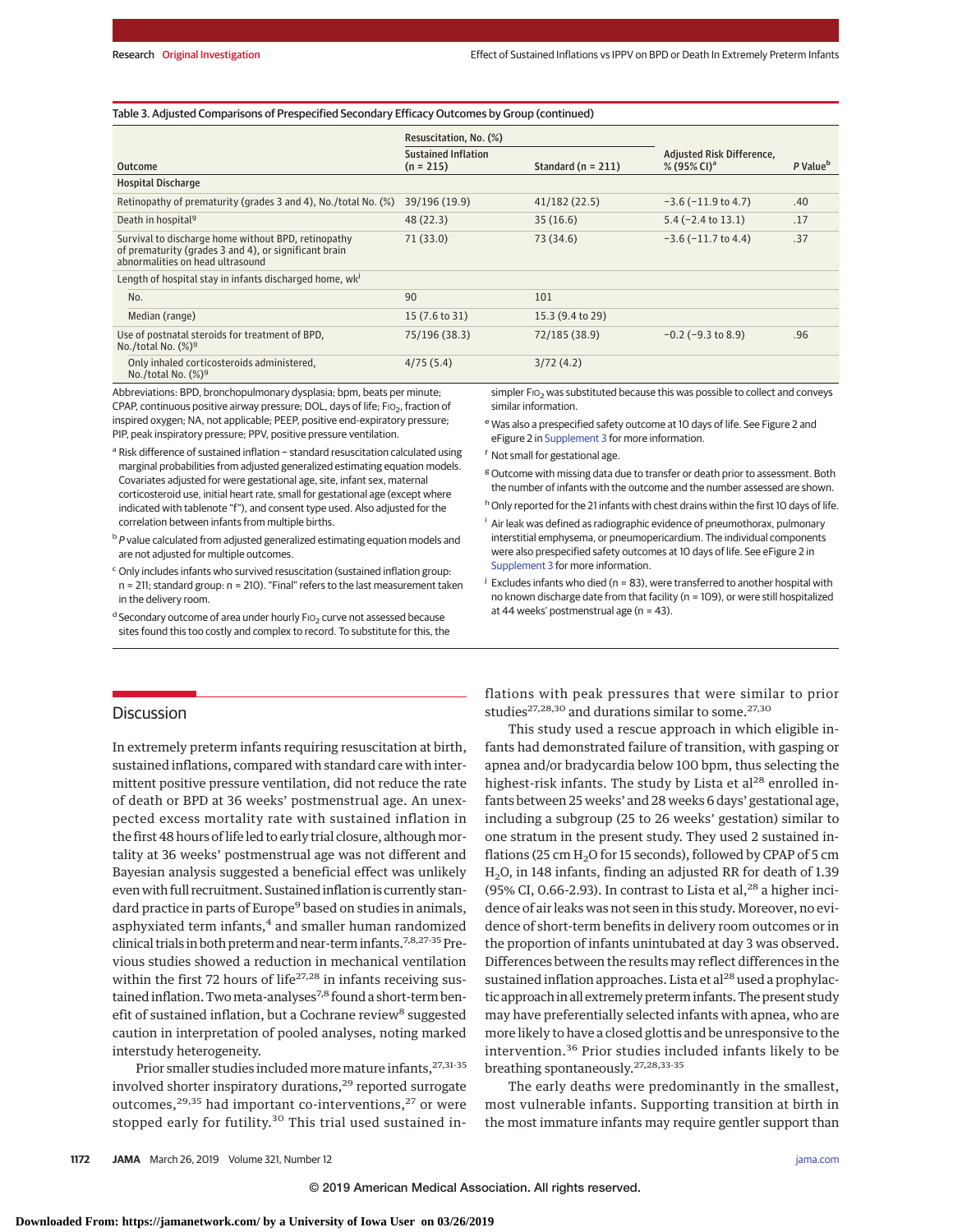|                                  | Event Rate, No. (%)<br>Sustained<br>Standard<br>Inflation<br>Resuscitation<br>$(n=215)$<br>$(n=211)$ |             | <b>Adjusted Risk</b><br>Difference, %<br>(95% CI) |       |                                      |      |  |                                               |   |    |
|----------------------------------|------------------------------------------------------------------------------------------------------|-------------|---------------------------------------------------|-------|--------------------------------------|------|--|-----------------------------------------------|---|----|
| Event                            |                                                                                                      |             |                                                   |       | <b>Favors Sustained</b><br>Inflation |      |  | <b>Favors Standard</b><br>Resuscitation       |   |    |
| Within first 2 days of life      |                                                                                                      |             |                                                   |       |                                      |      |  |                                               |   |    |
| FI0 <sub>2</sub> ≥0.4 for ≥2 h   | 50(23.3)                                                                                             | 52 (24.6)   | $-1.9$ ( $-9.8$ to 5.9)                           |       |                                      |      |  |                                               |   |    |
| Epinephrine                      | 5(2.3)                                                                                               | 2(1.0)      | $1.5$ (-0.9 to 3.9)                               |       |                                      |      |  |                                               |   |    |
| Chest compressions               | 6(2.8)                                                                                               | 8(3.8)      | $-1.4$ ( $-4.7$ to 1.9)                           |       |                                      |      |  |                                               |   |    |
| Death                            | 16(7.4)                                                                                              | 3(1.4)      | 5.6(2.1 to 9.1)                                   |       |                                      |      |  |                                               |   |    |
| Within first 10 days of life     |                                                                                                      |             |                                                   |       |                                      |      |  |                                               |   |    |
| IVH grade I/II                   | 51(23.7)                                                                                             | 44 (20.9)   | $3.2$ (-5.0 to 11.4)                              |       |                                      |      |  |                                               |   |    |
| IVH grade III/IV                 | 21(9.8)                                                                                              | 22(10.4)    | $-0.3$ ( $-6.2$ to 5.5)                           |       |                                      |      |  |                                               |   |    |
| Pneumothorax                     | 11(5.1)                                                                                              | 19(9.0)     | $-4.0$ ( $-9.0$ to 1.0)                           |       |                                      |      |  |                                               |   |    |
| Pulmonary interstitial emphysema | 7(3.3)                                                                                               | 6(2.8)      | $0.0$ (-3.1 to 3.2)                               |       |                                      |      |  |                                               |   |    |
| Pneumopericardium                | $\mathbf 0$                                                                                          | $\mathbf 0$ |                                                   |       |                                      |      |  |                                               |   |    |
| At 28 days of life               |                                                                                                      |             |                                                   |       |                                      |      |  |                                               |   |    |
| >30% Oxygen                      | 66 (30.7)                                                                                            | 76 (36.0)   | $-4.5$ ( $-14$ to $4.6$ )                         |       |                                      |      |  |                                               |   |    |
| Mechanical support               | 84 (39.1)                                                                                            | 91(43.1)    | $-3.1$ ( $-12$ to 5.5)                            |       |                                      |      |  |                                               |   |    |
|                                  |                                                                                                      |             |                                                   | $-15$ | $-10$                                | $-5$ |  | $\Omega$<br>Adjusted Risk Difference (95% CI) | 5 | 10 |

Figure 2. Adjusted Comparisons of Prespecified Secondary Safety Outcomes and Adverse Events by Group

These prespecified markers of harm were chosen a priori by the executive committee and the data and safety monitoring committee together. Results expressed as adjusted risk differences (95% CIs), calculated using marginal probabilities from the adjusted generalized estimating equation models. Covariates adjusted for were gestational age, site, infant sex, maternal corticosteroid use, initial heart rate, small for gestational age, and consent type used, as well as for the correlation between infants from multiple births. FIO<sub>2</sub> indicates fraction of inspired oxygen; and IVH, intraventricular hemorrhage.

the sustained inflations used. Effects of sustained inflation may vary depending on the amount of lung liquid present and the maturity of the lung. In some infants, sustained inflation could overdistend the lung, causing air leaks and predisposing to intraventricular hemorrhage. However, in this trial, the difference in early deaths could not be attributed to air leak, and only 3 infants had a confirmed intraventricular hemorrhage, although only 8 of 19 received a head ultrasound investigation.While the imbalance of early death by randomized group is evident, no specific cause was identifiable. This harm may be a chance finding.

Some non-US sites used a deferred consent process, which is uncommon in the United States but legal in other countries with strict provisions.<sup>37-39</sup> Restriction of the consent process to an antenatal approach may result in bias, 13,37-39 as women presenting with apparent preterm labor do not predictably deliver preterm, while mothers who precipitously deliver preterm are often unable to provide consent before delivery. At all sites, investigators pursued an open dialogue with parents,  $40$ overseen by site principal investigators and their IRB.

## Limitations

This study has several limitations. First, details of the delivery of the sustained inflations were not monitored or recorded. However, detailed training and video resources were used and there were no statistically significant differences in treatment effect between continents despite varying prior experience with sustained inflations. Second, the trial was stopped early and may have been underpowered.

# Conclusions

Among extremely preterm infants requiring resuscitation at birth, a ventilation strategy involving 2 sustained inflations, compared with standard intermittent positive pressure ventilation, did not reduce the risk of BPD or death at 36 weeks' postmenstrual age. These findings do not support the use of ventilation with sustained inflations among extremely preterm infants, although early termination of the trial limits definitive conclusions.

#### ARTICLE INFORMATION

**Accepted for Publication:** February 12, 2019. **Author Affiliations:** Division of Neonatology, Children's Hospital of Philadelphia, University of Pennsylvania, Philadelphia (Kirpalani); Division of Biostatistics, Department of Public Health Sciences, University of Virginia, Charlottesville (Ratcliffe); Warren Alpert Medical School, Department of Pediatrics, Brown University Women and Infants Hospital of Rhode Island, Providence (Keszler); Newborn Research Centre, The Royal Women's Hospital, Melbourne, Victoria, Australia (Davis); Division of Neonatology, Department of Pediatrics, Children's Hospital of Philadelphia, University of Pennsylvania Perelman School of Medicine, Philadelphia (Foglia); Division of Neonatology, Department of Pediatrics, Leiden University

Medical Center, Leiden, the Netherlands (te Pas); Department of Biostatistics and Epidemiology, Perelman School of Medicine, University of Pennsylvania, Philadelphia (Fernando, Localio); Division of Neonatology, Department of Pediatrics, Children's Hospital of Philadelphia, Hospital of the University of Pennsylvania, Philadelphia (Chaudhary); Department of Neonatology, Emma Children's Hospital, Academic Medical Center, Amsterdam, the Netherlands (van Kaam, Onland); Newborn Research Center and Neonatal Services, The Royal Women's Hospital, Melbourne, Victoria, Australia (Owen); Department of Obstetrics and Gynecology, The University of Melbourne, Melbourne, Victoria, Australia (Owen); Murdoch Children's Research Institute, Melbourne, Victoria, Australia (Owen); Department of Pediatrics, University of Alberta, Edmonton, Alberta, Canada

(Schmölzer); Department of Neonatology, Sharp Mary Birch Hospital for Women and Newborns, San Diego, California (Katheria); Division of Neonatology, Department of Pediatrics, Sidra Medicine, Doha, Qatar (Hummler); Division of Neonatology and Pediatric Critical Care, Department of Pediatrics and Adolescent Medicine, Ulm University, Ulm, Germany (Hummler); Department of Pediatrics, NICU, Ospedale dei Bambini V. Buzzi, ASST-FBF-Sacco, Milan, Italy (Lista); Division of Newborn Pediatrics, Pennsylvania Hospital, Philadelphia (Abbasi); Center for Pediatrics, Medical Center–University of Freiburg, Faculty of Medicine, Freiburg, Germany (Klotz); Department of Pediatrics, Academic Teaching Hospital, Landeskrankenhaus Feldkirch, Feldkirch, Austria (Simma); Department of Anesthesiology and Critical Care Medicine,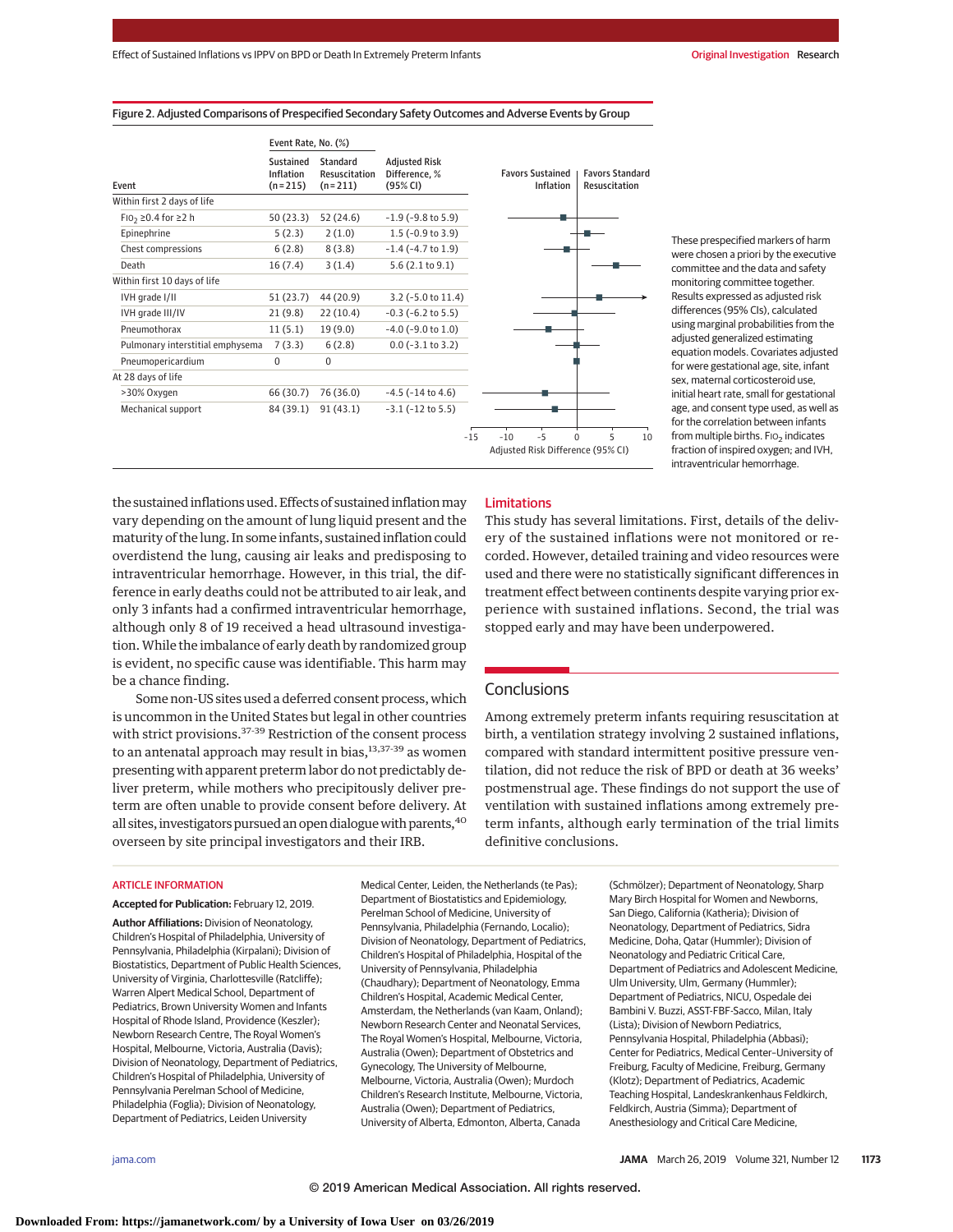Children's Hospital of Philadelphia, Philadelphia, Pennsylvania (Nadkarni); Division of Neonatology, Department of Pediatrics, University of California, Davis, Sacramento (Poulain); Division of Neonatal-Perinatal Medicine, Department of Pediatrics, C.S. Mott Children's Hospital, Michigan Medicine, University of Michigan, Ann Arbor (Donn); Division of Neonatology, Department of Pediatrics, Seoul National University Children's Hospital, Seoul, Republic of Korea (Kim); Department of Pediatrics, Samsung Medical Center, Sungkyunkwan University School of Medicine, Seoul, South Korea (Park); Department of Neonatology, WakeMed Health and Hospitals, Raleigh, North Carolina (Cadet); Department of Neonatology, KK Women's and Children's Hospital, Singapore (Kong); Department of Pediatrics, Tufts Clinical and Translational Research Institute, The Floating Hospital for Children at Tufts Medical Center, Boston, Massachusetts (Smith); Christiana Care Health System, Newark, Delaware (Guillen); Newborn Services, Mater Mothers' Hospital and Mater Research, South Brisbane, Queensland, Australia (Liley); Division of Neonatology, Department of Pediatrics, Loma Linda University, Loma Linda, California (Hopper); Department of Pediatrics, Saitama Medical Center, Saitama Medical University, Kawagoe, Saitama, Japan (Tamura).

**Author Contributions:** Drs Ratcliffe and Kirpalani had full access to all of the data in the study and take responsibility for the integrity of the data and the accuracy of the data analysis. The data coordinating center and the clinical coordinating centers were led by Drs Ratcliffe and Kirpalani, respectively.

Concept and design: Kirpalani, Ratcliffe, Keszler, Davis, Foglia, te Pas, Fernando, Localio, Schmölzer, Katheria, Hummler, Lista, Nadkarni, Donn. Acquisition, analysis, or interpretation of data: Kirpalani, Ratcliffe, Keszler, Davis, Foglia, te Pas, Fernando, Chaudhary, Localio, van Kaam, Onland, Owen, Schmölzer, Hummler, Lista, Abbasi, Klotz, Simma, Nadkarni, Poulain, Donn, Kim, Park, Cadet, Kong, Smith, Guillen, Liley, Hopper, Tamura. Drafting of the manuscript: Kirpalani, Ratcliffe, Fernando, Schmölzer, Nadkarni, Donn. Critical revision of the manuscript for important intellectual content: Kirpalani, Ratcliffe, Keszler, Davis, Foglia, te Pas, Chaudhary, Localio, van Kaam, Onland, Owen, Schmölzer, Katheria, Hummler, Lista, Abbasi, Klotz, Simma, Nadkarni, Poulain, Donn, Kim, Park, Cadet, Kong, Smith, Guillen, Liley, Hopper, Tamura.

Statistical analysis: Ratcliffe, Localio. Obtained funding: Kirpalani, Ratcliffe, Keszler, Davis, Schmölzer.

Administrative, technical, or material support: Kirpalani, Keszler, Davis, te Pas, Fernando, Chaudhary, Onland, Owen, Hummler, Simma, Nadkarni, Donn, Smith, Tamura. Supervision: Kirpalani, Ratcliffe, Keszler, Davis, Chaudhary, Katheria, Hummler, Lista, Klotz, Nadkarni, Donn, Guillen, Liley.

**Conflict of Interest Disclosures:** Dr Kirpalani reported receiving grants from the Eunice Kennedy Shriver National Institute of Child Health and Human Development (NICHD) and a donation of face masks from Fisher-Paykel during the conduct of the study. Drs Ratcliffe, Keszler, Katheria, Poulain, and Smith reported receiving grants from the NICHD during the conduct of the study. Dr Davis reported receiving grants from the Australian National Health and Medical Research

Council during the conduct of the study. Dr Localio reported receiving grants from the National Institutes of Health (NIH) during the conduct of the study and grants from the NIH, Patient-Centered Outcomes Research Institute, American College of Physicians, and the US Department of Education outside the submitted work. Drs Owen, Schmölzer, Abbasi, and Kong reported receiving grants from the NIH during the conduct of the study. No other disclosures were reported.

**Funding/Support:** The trial was funded by the NICHD (grant 1-U01-HD072906-01A1). Fisher & Paykel Healthcare (Auckland, New Zealand) donated masks for the study at some sites.

**Role of the Funder/Sponsor:** The funder, in conjunction with the study executive, oversaw the design and overall conduct of the study; with representation on the data and safety monitoring committee, it had a role in the management, analysis, and interpretation of the data. The funder had no role in the preparation, review, or approval of the manuscript nor the decision to submit the manuscript for publication. The study had no commercial funding. Fisher & Paykel Healthcare had no input into the funding, design, conduct, or analysis of this trial.

**SAIL Site Authors, Site Investigators, and Coordinators:** (ordered by institutions): data coordinating center at Department of Biostatistics and Epidemiology, Perelman School of Medicine, University of Pennsylvania, Philadelphia (M. Fernando, R. Localio, and S. J. Ratcliffe); Departments of Pediatrics, Anesthesiology, and Critical Care Medicine, and Division of Newborn Pediatrics, The Children's Hospital of Philadelphia, Philadelphia, Pennsylvania, and Hospital of the University of Pennsylvania, Philadelphia (H. Kirpalani, E. E. Foglia, A. Chaudhary, and V. Nadkarni); clinical coordinating center at Department of Pediatrics, Brown University Women and Infants Hospital of Rhode Island, Warren Alpert Medical School, Providence (M. Keszler, A. LaLiberte, and S. Hallinan); Division of Newborn Pediatrics, The Children's Hospital of Philadelphia, and Pennsylvania Hospital, Philadelphia (S. Abbasi and T. Mancini); Division of Neonatal-Perinatal Medicine, Department of Pediatrics, C.S. Mott Children's Hospital, Michigan Medicine, University of Michigan, Ann Arbor (S. Donn and D. White); Department of Neonatology, Emma Children's Hospital, Academic Medical Center, University of Amsterdam, Amsterdam, the Netherlands (A. van Kaam, W. Onland, D. Nuytenmans, and L. Hol); Department of Neonatology, KK Women's and Children's Hospital, Singhealth, Singapore (J. Y. Kong, R. dela Puerta, Q. B. Huey, and V. S. Rajadurai); Department of Pediatrics, Academic Teaching Hospital, Landeskrankenhaus Feldkirch, Feldkirch, Austria (B. Simma and W. Stelzl); Division of Neonatology, Department of Pediatrics, Leiden University Medical Center, Leiden, the Netherlands (A. te Pas, I. Narayen, and E. Brouwer); Department of Pediatrics, Division of Neonatology, Loma Linda University, Loma Linda, California (A. O. Hopper, Y. Nicolau, M. Rundquist, and J. Lopez); Newborn Services, Mater Mothers' Hospital and Mater Research, South Brisbane, Queensland, Australia (H. Liley and S. Bates); Department of Pediatrics, NICU, Ospedale dei Bambini V. Buzzi, ASST-FBF-Sacco, Milan, Italy (G. Lista, P. Bastrenta, F. Castoldi, and F. Cavigioli); Newborn Research

Centre and Neonatal Services, The Royal Women's Hospital, Melbourne, and the Murdoch Children's Research Institute, Melbourne, Victoria, Australia (P. Davis, L. S. Owen, M. Thio, B. Argus, B. Mills, and E. Twitchell); Department of Pediatrics, Saitama Medical Center, Saitama Medical University, Kawagoe, Saitama, Japan (M. Tamura and A. Ishiguro); Department of Pediatrics, Samsung Medical Center, Sungkyunkwan University School of Medicine, Seoul, South Korea (W. S. Park, S. Sung, and S. Y. Ahn); Division of Neonatology, Department of Pediatrics, Seoul National University Children's Hospital, Seoul, Republic of Korea (H. S. Kim and S. H. Shin); Department of Neonatology, Sharp Mary Birch Hospital for Women and Newborns, San Diego, California (A. C. Katheria, M. Brown, J. Steen, and W. Rich); Children's Hospital, Ulm University, Ulm, Germany (H. Hummler, M. Mendler, J. Essers, and M. Zernickel); Department of Pediatrics, Tufts Clinical and Translational Research Institute, The Floating Hospital for Children at Tufts Medical Center, Boston, Massachusetts (A. Smith and A. Kurfiss); Department of Pediatrics, University of Alberta, Edmonton, Alberta, Canada (G. Schmölzer, K. Aziz, P. Y. Cheung, S. Van Os, and C. Fray); Department of Pediatrics, Division of Neonatology, University of California Davis, Sacramento (F. Poulain, R. H. Steinhorn, M. Mirmiran, and R. Pesavento); Center for Pediatrics, Medical Center–University of Freiburg, Faculty of Medicine, University of Freiburg, Freiburg, Germany (D. Klotz and R. Hentschel); Department of Neonatology, WakeMed Health and Hospitals, Raleigh, North Carolina (C. Cadet, T. Young, G. Rhoades-Ryan, and D. White); Christiana Care, Newark, Delaware (U. Guillen, A. Mackley, and K. Gray).

Data and Safety Monitoring Committee: Alan Jobe, MD, PhD (chair, University Cincinnati Department of Pediatrics, Cincinnati Children's Hospital, Ohio); John Kattwinkel, MD (Division of Neonatology, University of Virginia School of Medicine); Jonathan M. Fanaroff, MD, JD (Department of Pediatrics and the Rainbow Center for Pediatric Ethics, Rainbow Babies & Children's Hospital, Case Western Reserve University School of Medicine, Cleveland, Ohio); Elisabeth Thom, PhD (Epidemiology and Biostatistics, The George Washington University; Washington, DC); and the NICHD ex-officio liaisons.

SAIL Executive Committee: H. Kirpalani (chair), S. J. Ratcliffe, M. Keszler, and P. G. Davis.

SAIL Writing Committee**:** H. Kirpalani, S. J. Ratcliffe, M. Keszler, P. G. Davis, A. te Pas, and E. E. Foglia.

**Meeting Presentation:** This study was presented at the Society for Pediatric Research (Pediatric Academic Societies); May 5, 2018; Toronto, Ontario, Canada.

#### **Data Sharing Statement:** See [Supplement 4.](https://jama.jamanetwork.com/article.aspx?doi=10.1001/jama.2019.1660&utm_campaign=articlePDF%26utm_medium=articlePDFlink%26utm_source=articlePDF%26utm_content=jama.2019.1660)

**Additional Contributions:** For design of the intervention, we received unpaid advice from C. J. Morley, MD, PhD (University of Cambridge Department of Obstetrics and Gynaecology, Cambridge, United Kingdom) and S. B. Hooper, MD, PhD (Department of Obstetrics and Gynecology, Monash University, Melbourne, Australia).

#### **REFERENCES**

**1**. Dawes GS. The first breath. [Proc R Soc Med](https://www.ncbi.nlm.nih.gov/pubmed/5949299). [1966;59\(6\):508.](https://www.ncbi.nlm.nih.gov/pubmed/5949299)

**2**. Smith CA. The first breath. Sci Am. 1963;209:27- 35. doi[:10.1038/scientificamerican1063-27](https://dx.doi.org/10.1038/scientificamerican1063-27)